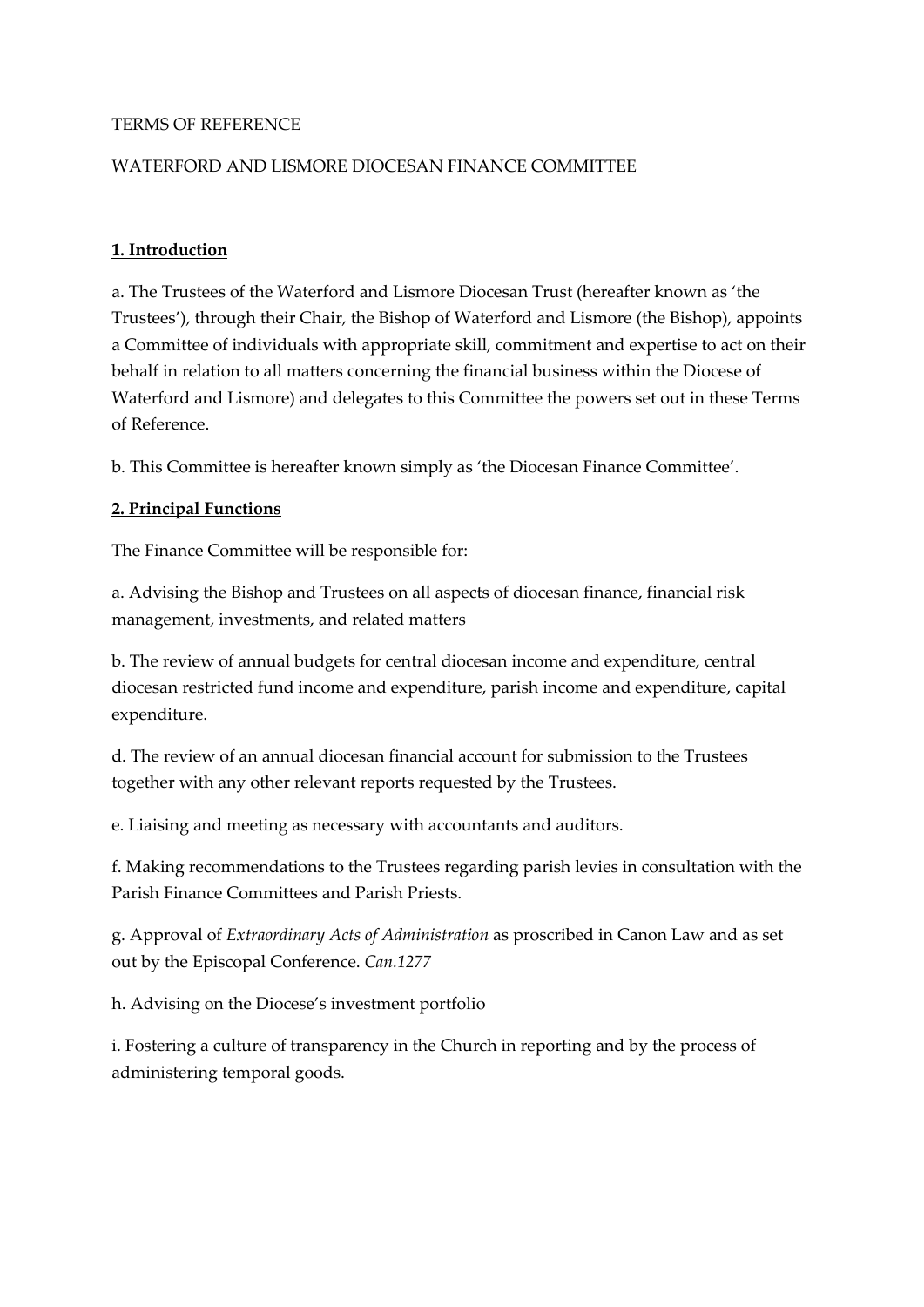# **3. Membership & Reporting**

The following rules are relevant to the membership of the Finance Committee:

a. The Finance Committee reports to the Bishop and Trustees of the Diocese.

b. The Chair/Finance Officer of the Finance Committee is appointed by the Bishop.

d. In accepting the Bishop's appointment to the Finance Committee, individuals accept these Terms of Reference.

e. Members of the Committee should be Catholics in good standing with the Church and of good moral conduct.

f. Members of the Committee should have relevant skills and experience in order to make a valuable contribution to the Diocese.

g. The term of office of individual members is for a fixed-term of five years.

h. In the event of a suitable replacement candidate not being identified, an individual member may be asked to continue as a member. Such a re-appointment will be at the discretion of the Bishop.

i. Any appointment may be withdrawn at the Bishop's discretion.

j. Where a member misses three consecutive meetings without explanation, it will be assumed that the member has resigned from the Committee.

k. The Committee should ideally have eight members, the following roles should be included in the DFC: Bishop, at least one other priest, Chair/Finance Officer, Secretary, Accountant and three other members.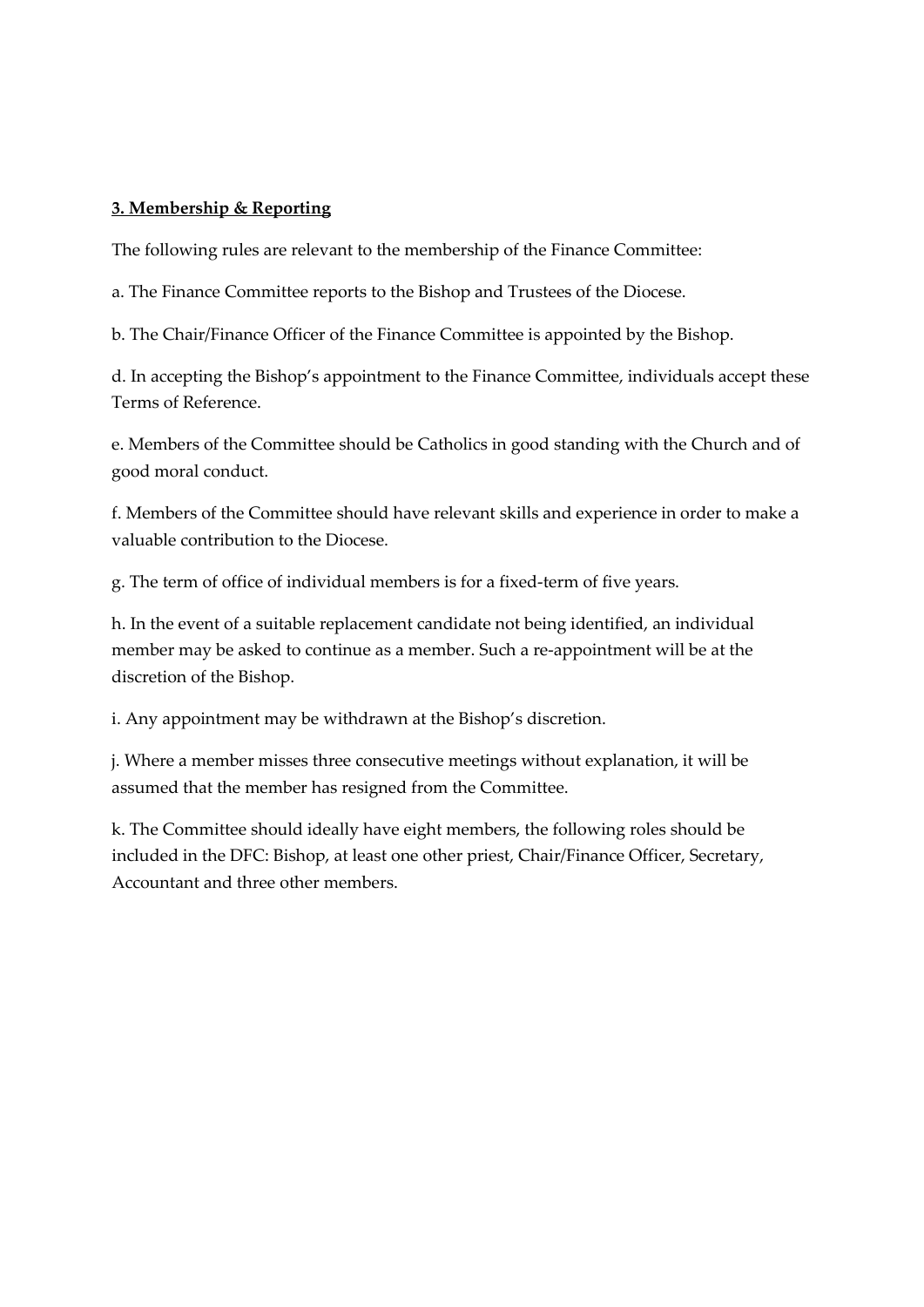# **4. Meetings**

a. Meetings are called by the Chair of the Finance Committee only, or the Bishop.

b. Only the appointed Chair is to chair each meeting of the Finance Committee or if incapacitated – this function may be carried out, on occasion, by another member of the Finance Committee.

c. There will normally be four meetings per year. Ad hoc meetings may be required to deal with urgent matters. Sub-committees/working groups may be formed when necessary.

d. The quorum is as follows:

- The Bishop– representing the Trustees
- The Chair /Finance Officer
- Diocesan Accountant
- Any 2 of the remaining members

This quorum may be varied for ad hoc meetings if the matter to be considered is sufficiently urgent. If an urgent matter arises, every effort will be made to offer members to cast their vote by email on a given issue.

e. The times of meetings will be flexible to take account of members work commitments so that as many as possible are able to attend. Standard meetings will usually be arranged at the end of the meeting from the previous quarter.

f. Meetings will usually be held at St John's Pastoral Centre, John's Hill, Waterford but may be held at any other suitably agreed venue. Members will usually have the option to attend remotely via Zoom/Teams.

g. If a member of the Finance Committee wishes to add a topic to the agenda a request should be sent to the Chair at least 10 days prior to the meeting. The Chair will decide on its inclusion.

h. If a member of the Finance Committee identifies a potential 'conflict of interest' on the agenda, he or she should make a declaration to this effect. The Chair of the Finance Committee will determine the best course of action based on the specifics of the case. In the event that the chair is conflicted then the bishop will be asked to make this determination. The minutes of the meeting should reflect this protocol.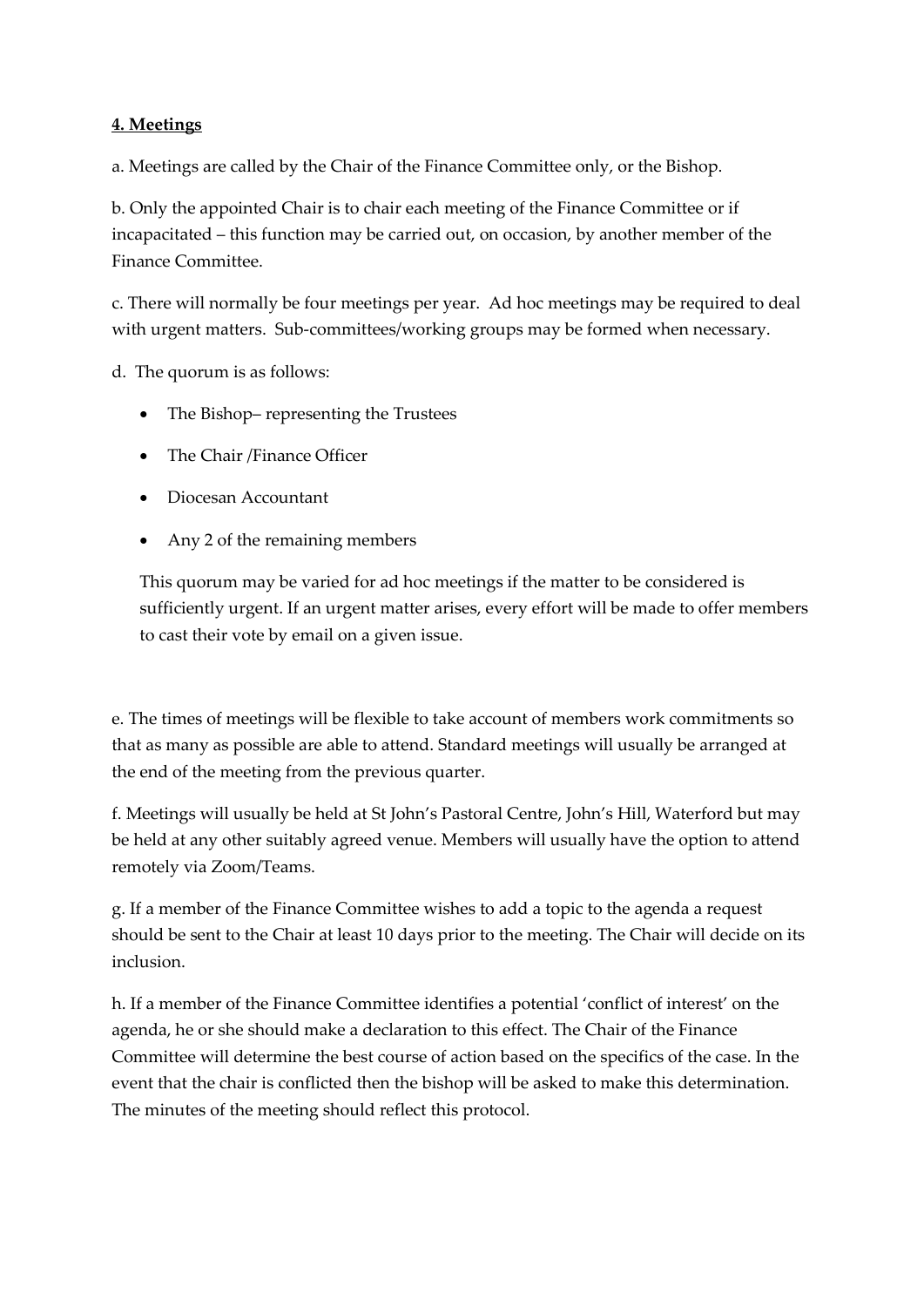h. Invited persons may attend as observers or advisers but may be asked to leave the meeting prior to any discussion of a sensitive or confidential nature at the discretion of the chair.

# **5. Voting**

The Finance Committee will try to achieve a consensus on important decisions.

Where a consensus cannot be reached, a vote will take place with the decision being made by a simple majority i.e., greater than 50% of the membership present carrying the vote

All appointed members attending the meeting are eligible to vote. The Chair will have the casting vote.

Decisions made by the DFC are not binding on the Bishop/Trustees, except in specific cases, eg Can.1277.

## **6. Secretary**

a. A minute secretary, who may be one of the Finance Committee members, will be appointed by the Chair of the Finance Committee.

b. The secretary will be responsible for issuing agendas, collation and distribution of papers and taking minutes of all meetings held.

# **7. Minutes and record keeping**

a. The minutes are to include a record of attendees, apologies, all decisions taken, conflicts of interest declared, and recommendations made to Trustees.

b. In line with the Charities Regulator's expectations, a membership attendance record will also be maintained by the secretary.

c. Minutes are to be approved by the Chair of the Finance Committee and circulated to members for their review and consideration.

d. It is to be presumed that minutes are confidential to the Trustees and members of the Finance Committee unless otherwise stated.